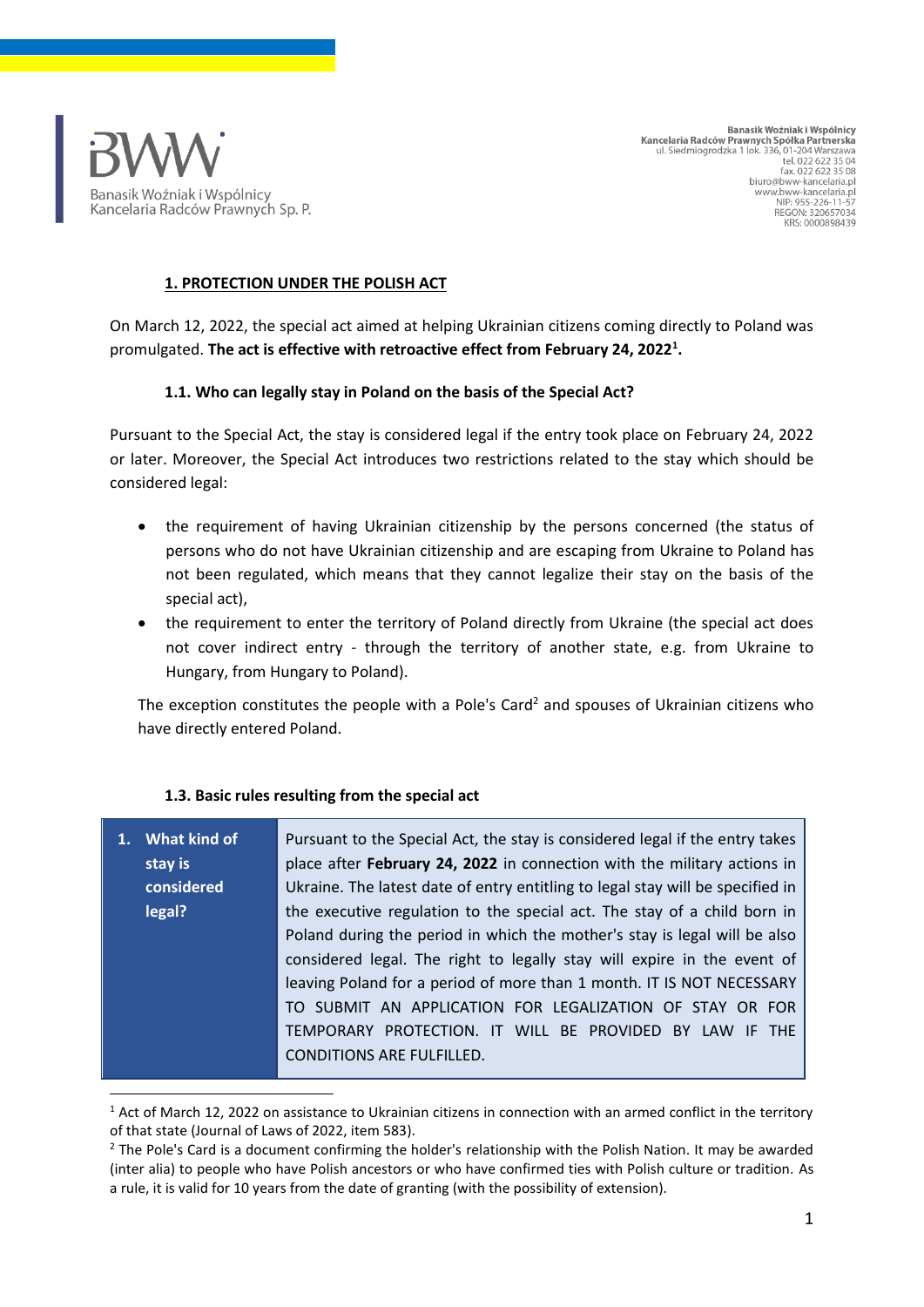| 2. | <b>Which</b><br>formalities<br>should be<br>fulfilled first?                                                           | It is necessary to register the entry:<br>- by the commanding officer of the Border Guard during border control,<br>or<br>- by submitting an application to any commune office for PESEL number<br>(if the entry is not registered at the border).<br>The deadline for submitting an application is 60 days from entering<br>Poland. In the case of a person who does not have full legal capacity, the<br>application is submitted by a statutory representative. In the case of<br>a child, the application is submitted by the person who actually provide<br>the custody of the child.                                                                                     |
|----|------------------------------------------------------------------------------------------------------------------------|--------------------------------------------------------------------------------------------------------------------------------------------------------------------------------------------------------------------------------------------------------------------------------------------------------------------------------------------------------------------------------------------------------------------------------------------------------------------------------------------------------------------------------------------------------------------------------------------------------------------------------------------------------------------------------|
|    | 3. What should you<br>know in order to<br>fill in the<br>application for a<br><b>PESEL number</b><br>and registration? | - a template of application for granting PESEL number will be published in<br>the Public Information Bulletin of the Ministry of Digitization;<br>- a photo should be attached to the application;<br>- fingerprints will be taken from the person submitting the application<br>(not applicable to children under the age of 12 and persons from whom it<br>is physically impossible);<br>- PESEL number will be issued after the identification of the person's<br>identity on the basis of available (including invalidated) documents such<br>as a passport, ID card, but also a Pole's card or driving license, and in the<br>case of children, also a birth certificate. |
| 4. | How long is the<br>stay legal?                                                                                         | 18 months from February 24, 2022, i.e. until August 24, 2023.                                                                                                                                                                                                                                                                                                                                                                                                                                                                                                                                                                                                                  |

# **1.3. What kind of entitlements does the special act provide with?**

| <b>Type of entitlement</b> |                                                                         | <b>Description</b>                                                                                                                                                                                                                                                                                                                                                                                                                 | <b>Legal basis</b> |
|----------------------------|-------------------------------------------------------------------------|------------------------------------------------------------------------------------------------------------------------------------------------------------------------------------------------------------------------------------------------------------------------------------------------------------------------------------------------------------------------------------------------------------------------------------|--------------------|
|                            | 1. Assistance<br>from the<br>voivode and<br>other<br><b>authorities</b> | The voivode should provide Ukrainian citizens with assistance<br>consisting in: accommodation; providing all-day collective<br>meals; providing transport to the places of accommodation or<br>places where medical care is provided; financing of public<br>transport, providing cleaning and personal hygiene products<br>and other products.<br>Other Polish authorities shall also provide similar assistance on<br>their own. | art. 12            |
|                            | 2. Performance<br>of work                                               | An Ukrainian citizen residing legally in Poland is entitled to<br>work if his/her employer notifies the poviat labor office within<br>14 days about from the date he/she commences the work,                                                                                                                                                                                                                                       | art. 22            |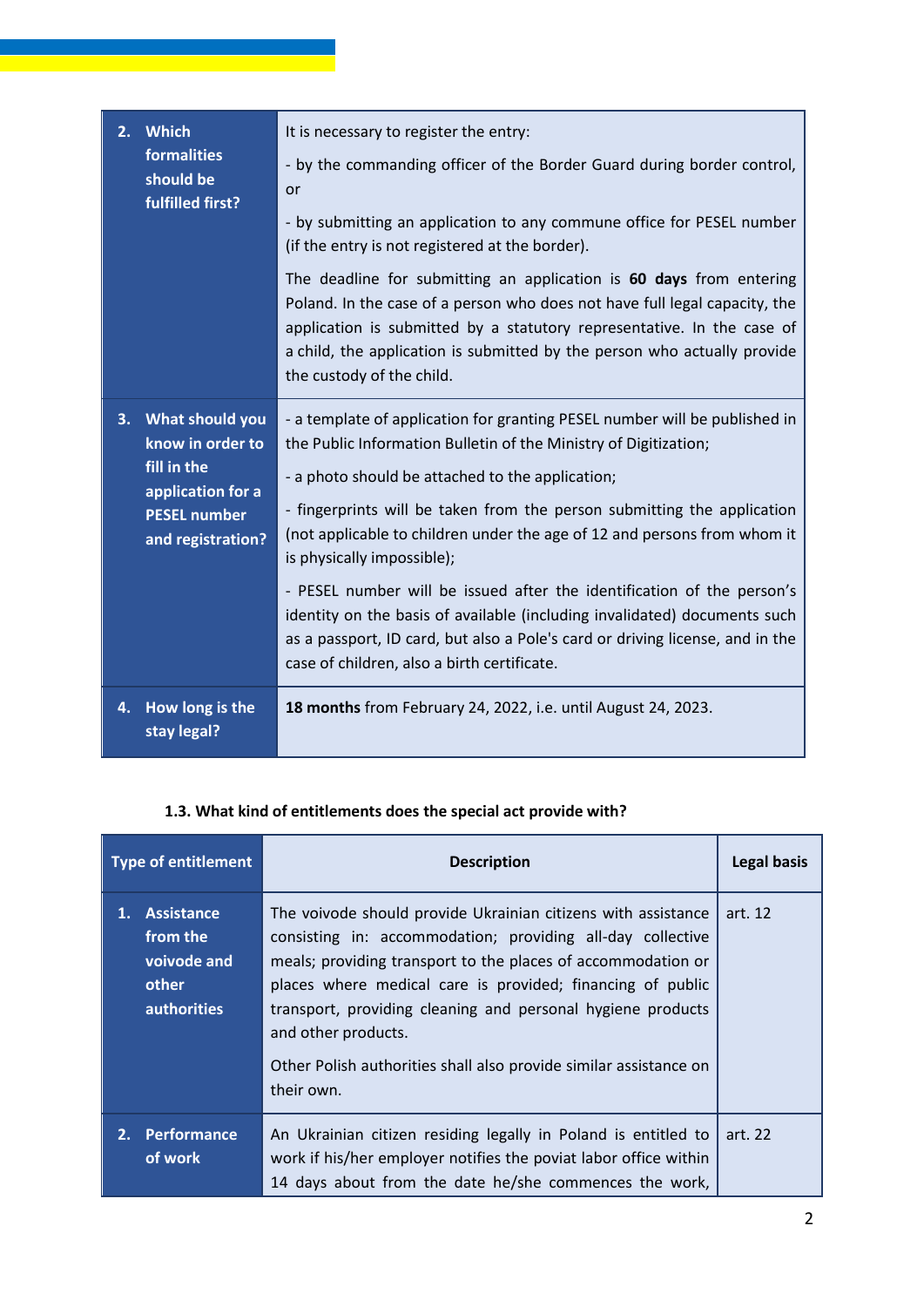|    |                                                                                          | that this person has been entrusted with work.                                                                                                                                                                                                                                                                                                                                                                                                                                      |                           |
|----|------------------------------------------------------------------------------------------|-------------------------------------------------------------------------------------------------------------------------------------------------------------------------------------------------------------------------------------------------------------------------------------------------------------------------------------------------------------------------------------------------------------------------------------------------------------------------------------|---------------------------|
| 3. | <b>Conducting of</b><br><b>business</b><br>activity                                      | Ukrainian citizens legally residing in Poland may undertake and<br>conduct business activity in its territory on the same terms as<br>Polish citizens, but on condition that they have obtained a<br>PESEL number (the procedure described in the previous table<br>in points 2 and 3).                                                                                                                                                                                             | art. 23                   |
|    | 4. Social benefits                                                                       | Ukrainian citizens legally residing in Poland have the right to<br>obtain the following benefits: family benefits, child-support<br>benefit, "good start" benefits, benefit from family care capital,<br>co-financing of a reduction in the fee for a child's stay in a<br>nursery; they may also be granted with benefits under the<br>provisions of the Act on social assistance, as well as material<br>assistance for students specified in the Act on the education<br>system. | art. 26, 29-<br>30, 53    |
| 5. | <b>Benefit in the</b><br>amount of PLN<br>300                                            | An Ukrainian citizen legally residing in Poland, who has<br>obtained a PESEL number, is entitled to a one-time cash<br>benefit in the amount of PLN 300 per person (separately e.g.<br>for parents and for children). In order to obtain it, a written<br>application must be submitted to the competent commune<br>office.                                                                                                                                                         | art. 31                   |
| 6. | Psychological<br>and food<br>assistance                                                  | An Ukrainian citizen residing legally in Poland has the right to<br>obtain free psychological assistance - in order to obtain it, one<br>should report to the appropriate commune office.                                                                                                                                                                                                                                                                                           | art. 32 and<br>33         |
| 7. | <b>Rehabilitation</b><br>for people<br>with<br>disabilities and<br>medical<br>assistance | An Ukrainian citizen residing legally in Poland may obtain free<br>medical assistance to the same extent as Polish citizens (with<br>minor exceptions). He/she is also entitled to receive benefits<br>for people with disabilities.                                                                                                                                                                                                                                                | art. 34-37                |
| 8. | <b>Granting a</b><br>temporary<br>residence<br>permit                                    | The procedure was described in the table below.                                                                                                                                                                                                                                                                                                                                                                                                                                     | art. 38                   |
| 9. | <b>Social</b><br>scholarship for<br><b>students</b>                                      | An Ukrainian citizen residing legally in Poland, who is a<br>student, may apply for a social scholarship intended for Polish<br>students.                                                                                                                                                                                                                                                                                                                                           | art. 41 sec.<br>$10 - 12$ |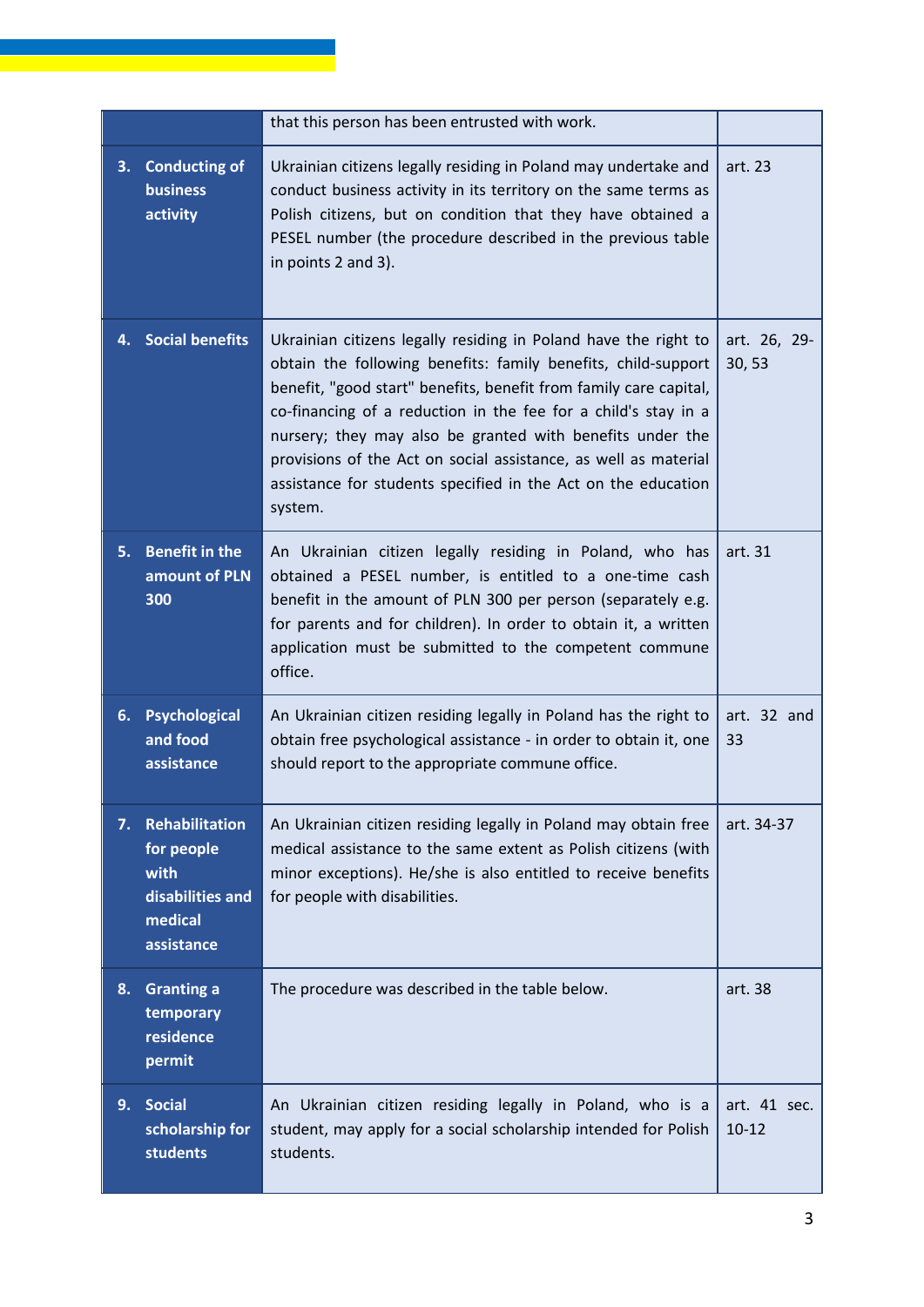| 10. Extension of<br>stay on the<br>basis of a visa                 | If an Ukrainian citizen stays in Poland on the basis of a visa or a<br>temporary residence permit, e.g. when he came to Poland<br>before February 24, 2022, and the visa or permit validity<br>period ends after that date, it is extended by virtue of law to<br>December 31, 2022.<br>The validity of the residence card, identity document and<br>tolerated stay permit shall be also extended in the same way.<br>The extension occurs by the virtue of law, there is no need to<br>submit any applications or perform other activities. | art. 42    |
|--------------------------------------------------------------------|----------------------------------------------------------------------------------------------------------------------------------------------------------------------------------------------------------------------------------------------------------------------------------------------------------------------------------------------------------------------------------------------------------------------------------------------------------------------------------------------------------------------------------------------|------------|
| 11. Admission to<br><b>the</b><br>universities                     | Polish and Ukrainian citizens who are students of a specific<br>field of study at an Ukrainian university may apply for<br>admission for the same year and field of study at a Polish<br>university.                                                                                                                                                                                                                                                                                                                                         | art. 45    |
| 12. Consent to<br>practice the<br>profession of a<br>doctor, nurse | A citizen of Ukraine who is licensed to practice as a doctor,<br>dentist, nurse or midwife may obtain the right to practice this<br>profession in Poland after meeting the conditions set out in<br>the Polish acts on these professions.                                                                                                                                                                                                                                                                                                    | art. 61-64 |

## **1.4. After an 18-month period of legal stay - a temporary residence permit**

It shall be repeated that for the first 18 months from February 24, 2022, the stay of Ukrainian citizens in Poland is legal after meeting the conditions described above and does not require submitting additional applications. **However, in order to legalize a longer stay (over 18 months), it will be necessary to submit an application for a temporary residence permit,** which is also provided for in the Special Act.

**1. How to submit an application for a temporary residence permit?** The application shall be submitted to the voivode competent for the place of residence of the citizen of Ukraine (e.g. persons staying in Warsaw will submit the application to the Mazowieckie voivode, and persons staying in Krakow - to the Malopolska voivode). The application must be submitted within the period from the expiry of 9 months from the date of entry to Poland until August 24, 2023 (e.g. if a person came to Poland on February 24, 2022, he/she may submit an application within the period from November 25, 2022. until August 24, 2023; and if he/she arrives in Poland on April 7, 2022, the deadline for submitting the application will start on January 8, 2023, and will also end on August 24, 2023). A citizen of Ukraine who has been granted a temporary residence permit is entitled to work in the territory of Poland without the requirement of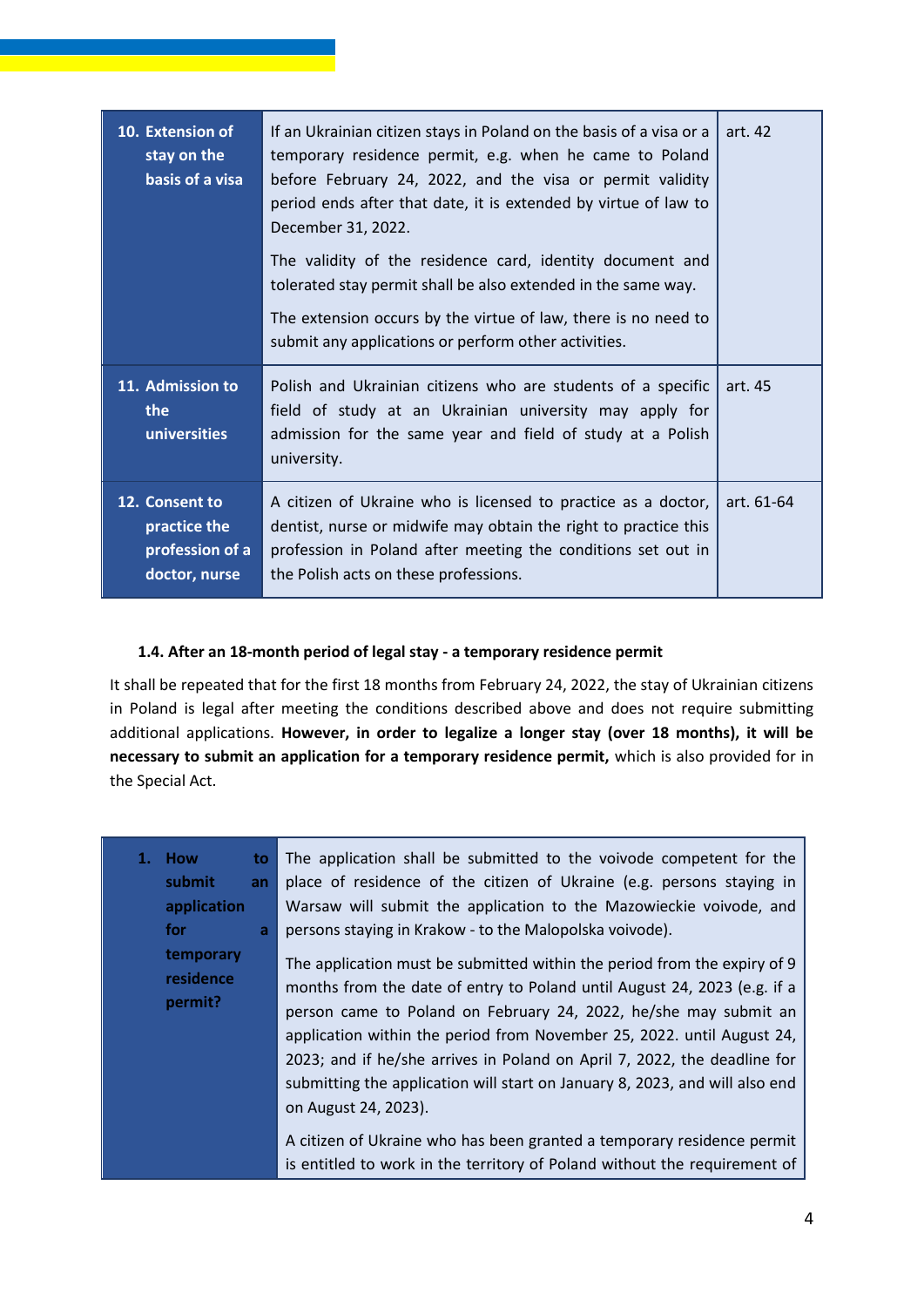|                                                                                                | a work permit.                                                                                                                                                                                  |
|------------------------------------------------------------------------------------------------|-------------------------------------------------------------------------------------------------------------------------------------------------------------------------------------------------|
| How long is the<br>2.<br>temporary<br>residence permit<br>valid and what is<br>it allowed for? | The temporary residence permit is valid for 3 years from the date of its<br>issue. It allows to stay and work in the territory of Poland without the<br>requirement of obtaining a work permit. |

## 2. **TEMPORARY PROTECTION UNDER EUROPEAN UNION LAW**

In view of the war in Ukraine, the Council of the European Union by the executive decision of March 4, 2022<sup>3</sup> provided a solution consisting in granting the temporary protection to people escaping from Ukraine according to the principles mentioned below. This mechanism provides a broader catalog of people who can apply for protection in Poland than the Polish Special Act.

## **2.1. What is a temporary protection?**

Temporary protection allows for the fast legalization of the stay of people escaping from Ukraine **in any Member State of the European Union, regardless of which border of which country and Ukraine has been crossed and by how many countries the person has traveled.**

Examples:

- A person who came to Poland through other countries, such as Hungary, may apply for temporary protection in Poland, if it decides to stay here.
- A person who crossed the Ukrainian-Polish border, but decided to drive on, e.g. to Germany, may submit an application for temporary protection in Germany.

Temporary protection procedure shall not be confused with the procedure for granting of a refugee status, which is regulated by other provisions and is more complicated and time-consuming<sup>4</sup>!

## **2.2. How long does the temporary protection last?**

<sup>3</sup>Council Implementing Decision (EU) 2022/382 of March 4, 2022 establishing the existence of a mass influx of displaced persons from Ukraine within the meaning of Article 5 of Directive 2001/55/EC, and having the effect of temporary protection.

<sup>4</sup>The so-called Dublin III Regulation, (Regulation (EU) No. 604/2013 of the European Parliament and of the Council of 26 June 2013 on establishing the criteria and mechanisms for determining the Member State responsible for examining an application for international protection lodged in one of the Member States by a third-country national or a stateless person);

Directive 2011/95/EU of the European Parliament and of the Council of 13 December 2011 on standards for the qualification of third-country nationals or stateless persons as beneficiaries of international protection, for a uniform status for refugees or for persons eligible for subsidiary protection, and for the content of the protection granted;

Directive 2013/32/EU of the European Parliament and of the Council of June 26, 2013 on common procedures for granting and withdrawing international protection;

Act of 13 June 2003 on granting protection to foreigners within the territory of the Republic of Poland (consolidated text, Journal of Laws of 2021, item 1108).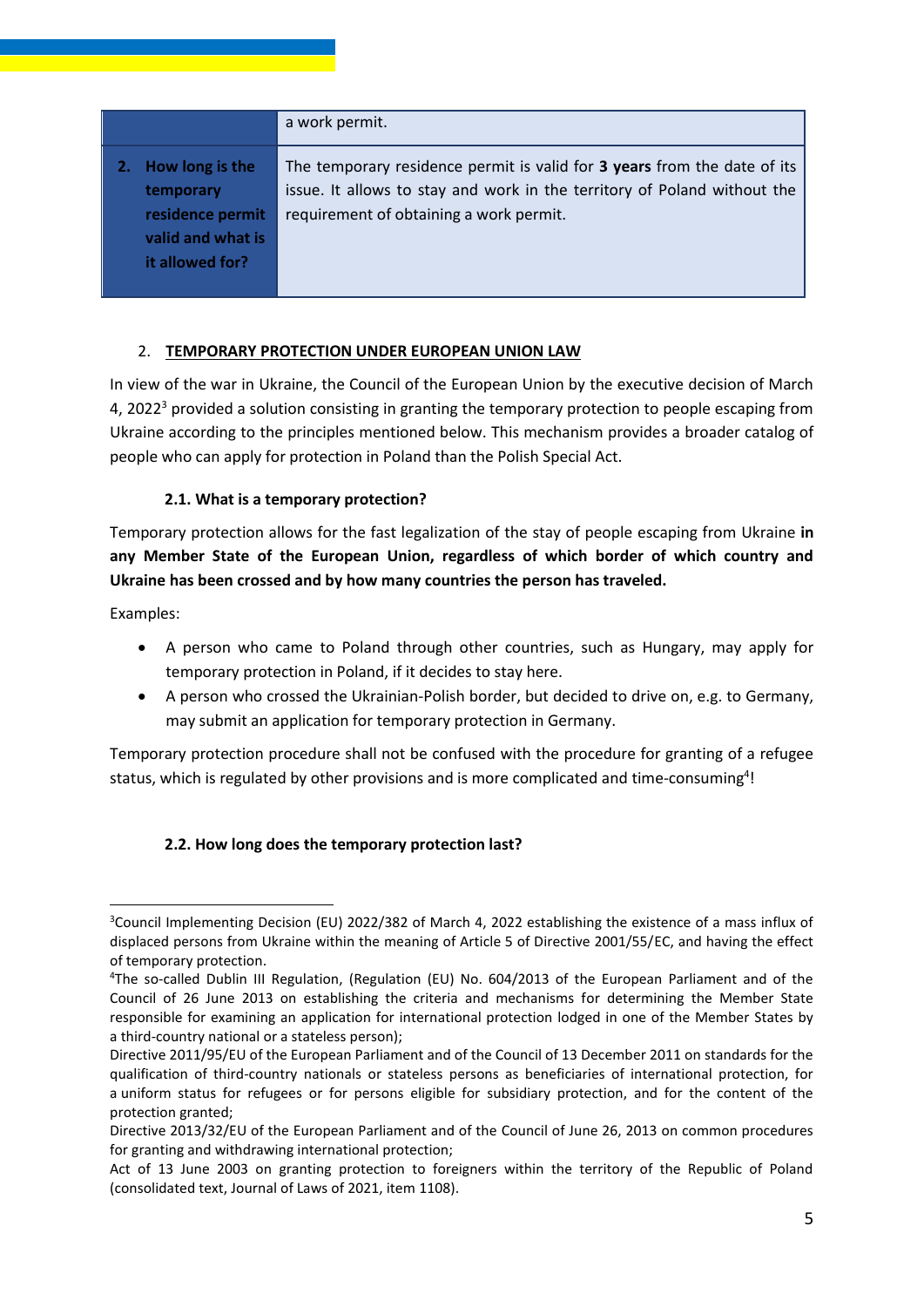The basic period of protection is **1 year**. Before the end of the year, it is possible to apply for its extension for the maximum period of **2 years** (in total).

## **2.3. What does the temporary protection provide with?**

The minimum mandatory scope of protection provided by EU Member States is presented below. However, it shall be noted that each State may grant wider protection.

|    | 1. Residence<br>documents                        | Issuing of the residence permits for the entire duration of temporary<br>protection (e.g. a temporary residence permit and a residence card).                                                                                                                                                  |
|----|--------------------------------------------------|------------------------------------------------------------------------------------------------------------------------------------------------------------------------------------------------------------------------------------------------------------------------------------------------|
|    | 2. Visas                                         | Issuing of a visa (including transit visas) with the reduction of formalities<br>and costs to a minimum.                                                                                                                                                                                       |
| 3. | <b>Information on</b><br>the protection          | Providing the necessary information in a language understandable to<br>a given person.                                                                                                                                                                                                         |
| 4. | Taking up gainful<br>activity                    | Issuing of a work permit and granting education possibility. It also<br>includes the application of regulations on remuneration, access to the<br>social security system and other working and employment conditions.                                                                          |
| 5. | <b>Accommodation</b><br>and social<br>assistance | Granting access to accommodation, social assistance and livelihood (if<br>a person does not have sufficient means of livelihood), as well as to the<br>medical care.                                                                                                                           |
|    | 6. Education                                     | Granting the access to education under the same conditions as citizens of<br>the host Member State to persons under the age of 18.                                                                                                                                                             |
| 7. | <b>Protection of</b><br>children                 | Member States shall take measures to ensure the necessary protection<br>of unaccompanied minors who are granted temporary protection by<br>a guardian or by a representative of an organization which deals with the<br>care and protection of minors or by other appropriate representatives. |

## **2.4. Who is entitled to the temporary protection?**

**The decision of the Council of the European Union does not introduce any limitations related to the necessity of direct entry into the territory of a given Member State.** Persons who are entitled to protection: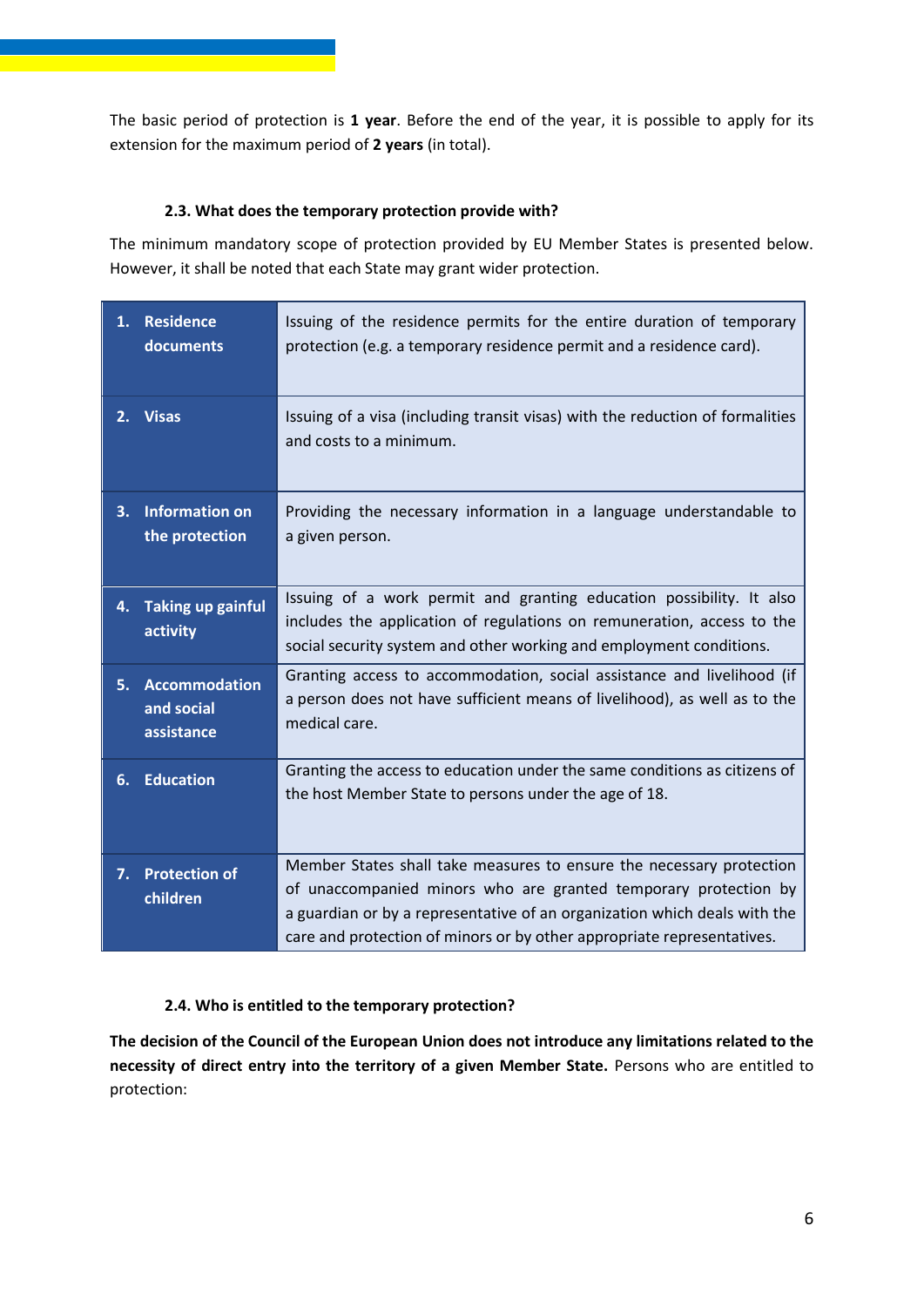The citizens of Ukraine resided in Ukraine before February 24, 2022

Third-country nationals and stateless persons who were entitled to the international protection or equivalent national protection in Ukraine before February 24, 2022

Family members of persons included in two previous categories

Third-country nationals and stateless persons who have been legally resididing in Ukraine before February 24, 2022 and are unable to return safely to their country of origin

#### **3. DECISION OF THE COUNCIL OF THE EUROPEAN UNION AND POLISH REGULATIONS**

Pursuant to the European Union law, each Member State of the European Union shall introduce its own regulations and procedures, on the basis of which it will be possible to cover the abovementioned people with temporary protection. However, the Polish Special Act is inconsistent with the executive decision of the Council of the European Union, as it limits the circle of people authorized to legally reside in Poland to Ukrainian citizens who entered Poland directly from Ukraine.

Moreover, the Special Act is inconsistent with the Polish Act on granting protection to foreigners in the territory of the Republic of Poland<sup>5</sup>. Pursuant to Art. 106 of this act "*Foreigners massively arriving to the Republic of Poland who have left their country of origin or a specific geographical area due to foreign invasion, war, civil war, ethnic conflicts or gross violations of human rights, may be granted with temporary protection in the territory of the Republic of Poland, regardless of whether their arrival was spontaneous, or it was the result of help given to them by the Republic of Poland or the international community".*

Furthermore, pursuant to Art. 107 of the above-mentioned act "*the temporary protection shall be granted on the basis and within the limits specified in the decision of the Council of the European Union, for the period specified each time in that decision".*

Consequently, if Poland decides to grant protection to Ukrainians under the above-mentioned act, it should grant it to all people covered by the decision of the EU Council (and therefore also to those who entered Poland through the territory of another state or do not have Ukrainian citizenship).

Due to the above limitations introduced by a special act, Ukrainian citizens who escaped to Poland from the war in Ukraine and **entered the territory of Poland through the territory of other countries**, may stay legally on the territory of Poland for 90 days. In case they are planning a longer stay in Poland, it shall be necessary to take one of the following actions:

<sup>&</sup>lt;sup>5</sup>Act of June 13, 2003 on granting protection to foreigners within the territory of the Republic of Poland (consolidated text Journal of Laws of 2021, item 1108)